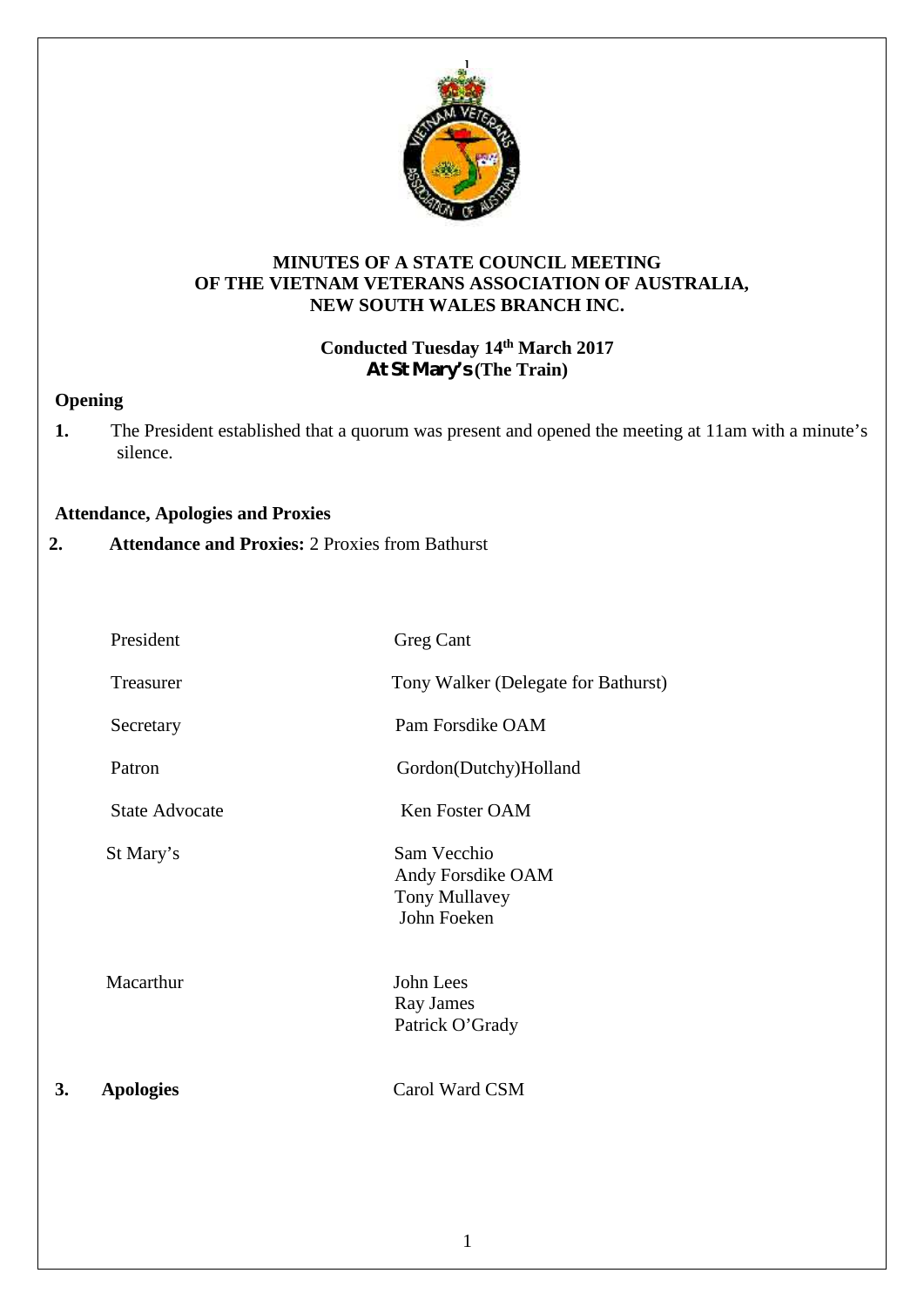**Moved:** St Mary's **Seconded:** Macarthur that the Attendance, Apologies and Proxies be Accepted

# **4. Previous Minutes**

**Moved:** Bathurst **Seconded:** St Mary's that Minutes of the previous Meeting be

Adopted

### **5. Business Arising from Previous Minutes**

Nil

### **6. Correspondence**

All correspondence has been distributed to the sub-branches

**Moved:** St Mary's **Seconded:** Bathurst Carried

### **Business Arising from Correspondence:**

Greg asked what has been done in regard to the Web Site, Clive has paid for another year, we now have all the codes for the Web site. The next step is to make arrangements to have a meeting with John Howells and get everything set up with him. A meeting will be arranged with Greg, John and Pam to change over all the details.

**Moved:** St Mary's **Seconded**: Bathurst that inward correspondence be accepted and outwards correspondence be ratified

Carried

### **7. Financial Report:** Financial Report was emailed to all Sub Branches.

The investment account matured this month, it was invested at 2.35% we received 519.48 in interest, I have reinvested it for another three years at 3.20%.

The Treasurer asked that when the sub branches put money into the State account can they please email the Treasurer to let them know, otherwise the Treasurer does not know which sub branch has deposited the money.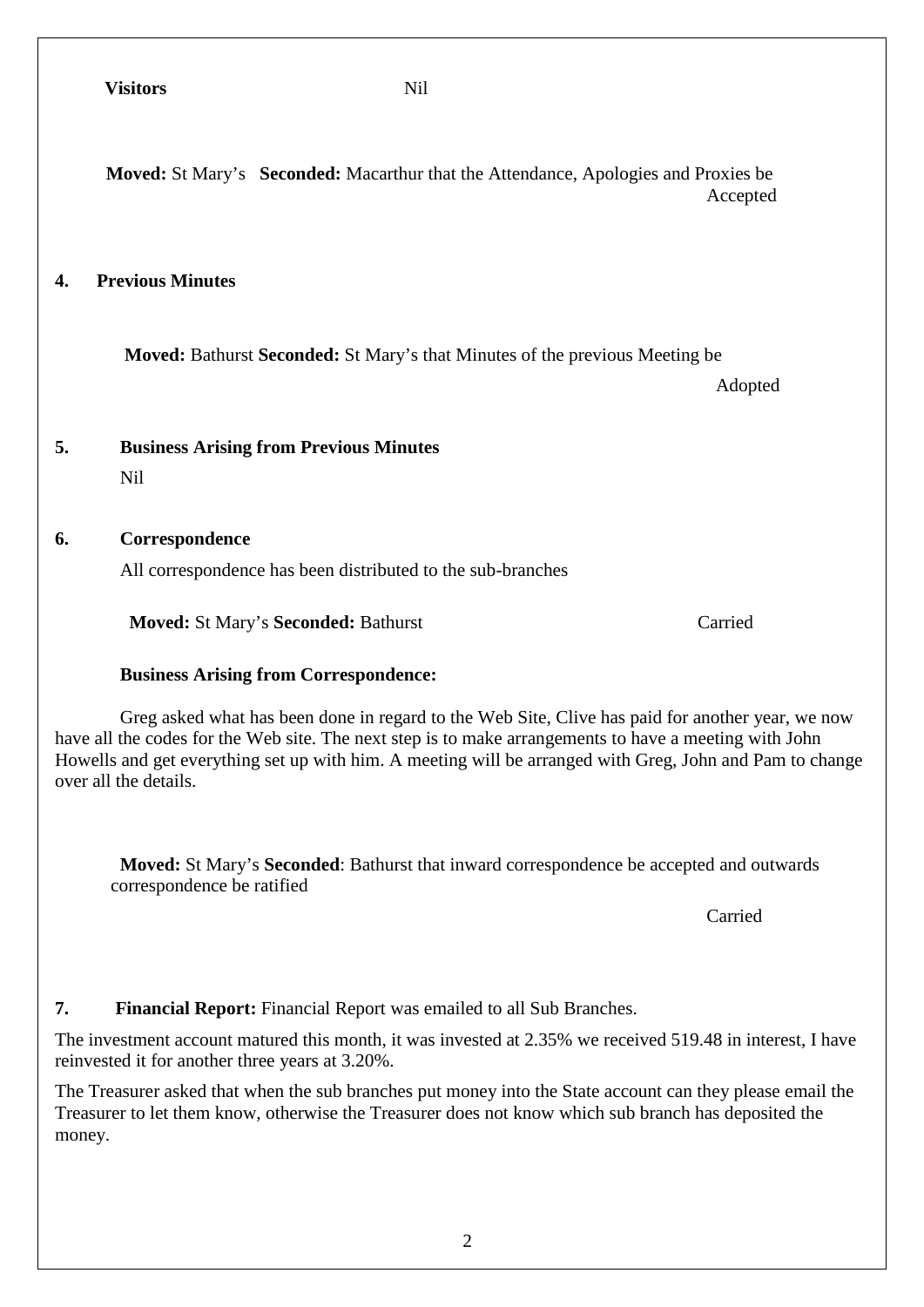Carried

# **8. Reports**

- **a.** President's Report is attached.
- **b.** Secretary's Report is attached
- **c.** State Advocates Report is attached
- **d.** Sub-Branch Reports are attached.

**Moved:** Bathurst **Seconded:** St Mary's that all reports be accepted Carried

# **9. Motions on Notice**

# **10. Agenda Items:**

Nil

# **11. General Business:**

At the last ESO round table Jennifer Collins mentioned that the ATDP has been so successful in NSW that it is now going National.

There was some discussion on the new ATDP requirements which are now being implemented, some of the Volunteers are a bit reluctant to do refresher courses, however they can be accessed on recognition of prior learning and go on from there in the Sub Branch to be brought up to date with other requirements they may need to continue their Pension work.

We had a discussion last year on the quantity of State meetings for 2017, this came up because we couldn't get a quorum, we put through a motion to change the Constitution to bring down the quorum to a level we could manage and it is getting tougher to get people to the State Council Meeting. We discussed weather we need to have four State Council meetings per year, or weather we could have two State Council Meetings and two State Executive Meetings to which all Sub Branches would be invited to attend. Input would be taken from the sub Branches, all we are doing is removing the necessity for a quorum four time a year and having it only twice a year.

A motion was put forward by Macarthur Seconded by St Mary's Seconded by St Mary's That the State Council hold two meetings per year in March and September plus the AGM in March, Executive to meet as required. Carried  $\alpha$ 

Had an email from Victoria asking if we would like to have 65 crosses from those who lost their lives from NSW in Vietnam that they used in Memorial Services last year. St Mary's to arrange to have them brought up here.

Greg put forward that we should ask Brigadier General Charles New who is head of the RAAMC, he is still a serving service officer, he works very closely with St Mary's we send diggers to see him he charges no one anything except the Medicare fee, he has asked if he could be Patron as he would be very proud to be our second Patron for the VVAA NSW Branch because of the way St Mary's has worked with him, he has been very involved with the Veterans for many years.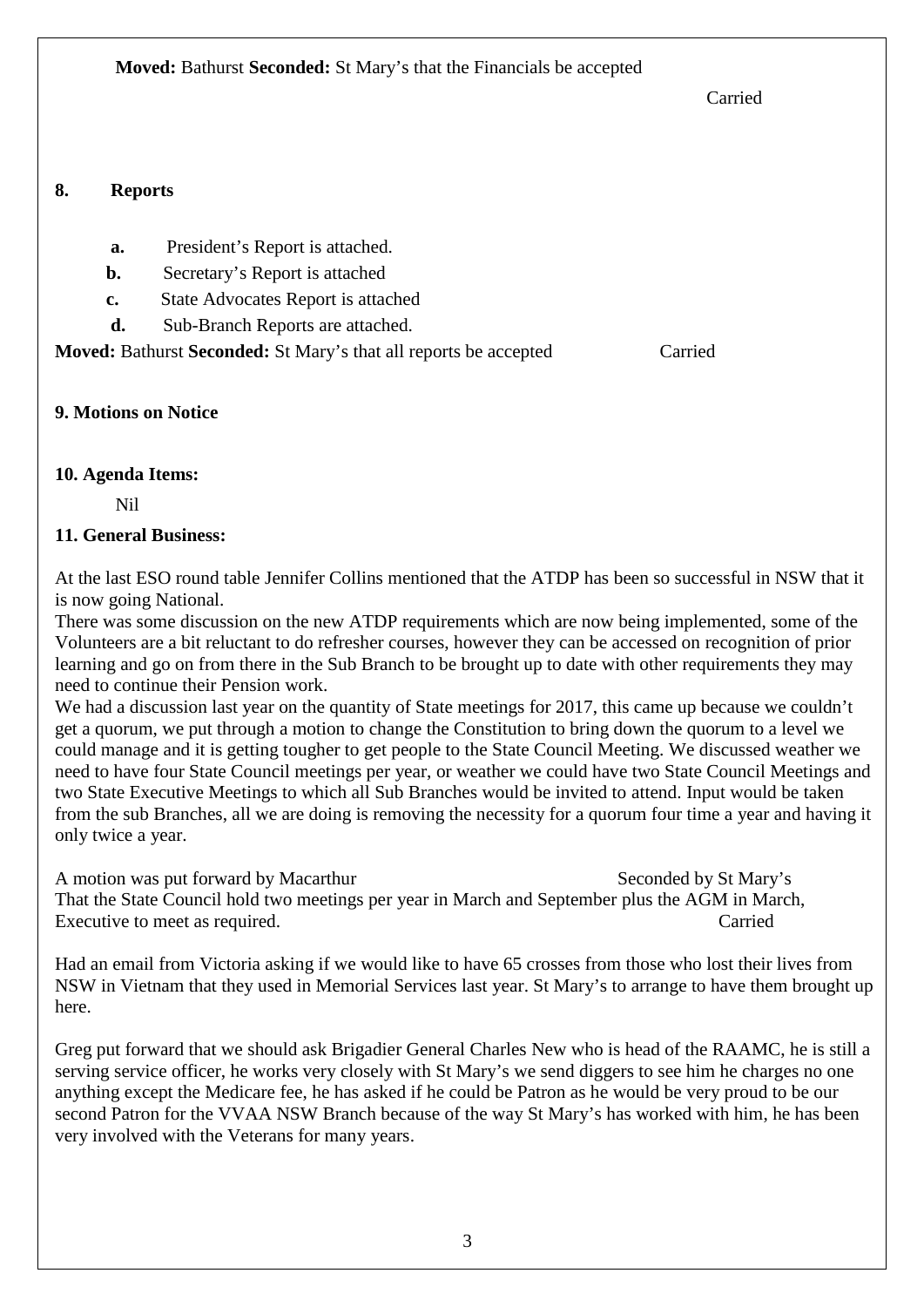Carried

That Brigadier General Charles New be asked to become the second Patron of the VVAA NSW Branch

There was discussion on the increase of fees for the storage container, after discussion it was decided to leave the paperwork at Bathurst for the foreseeable future, Sam will look for a smaller unit.

Andy went to Wagga last week for the 21 Platoon March out, as you know we have been affiliated with 21 platoon for the past couple of years, he is wanting to have a Shield for the best in class at each pass out, with a small shield given to the winner and their name put onto the large shield which will be kept at Wagga base. After discussion it was decided to go ahead and order both, so they will be ready for the next March out later on in the year.

Ken mentioned that the Australian Government has been in talks with the Vietnamese Government and that there will be no Commemorative Mission from the Australian Government into Vietnam, there won't be the normal service at Long Tan on ANZAC Day, the only service will be in the Australian Embassy in Hanoi. At the moment they are allowing small parties to visit the Memorial, however that could change at any time. There was a paper come out wanting to change the name of Vietnam Veterans' day back to Long Tan day, after discussion the State Council decided not to support this change.

Pam & I had a meeting with Len & Wendy Schulz OAM we received a cheque which will go to St Mary's from the General Fund and another cheque from the Benevolent fund to go to Macarthur. We now have all the relevant paperwork, this now closes the Ryde City Sub Branch completely. There was a photocopier which Len has been told to donate it to a likeminded Organisation such as the RSL.

**12. Next Meeting:** Tuesday 9 May 2017 at St Mary's Train commencing at 11AM

### **13. Closure:**

There being no further business the State Council Meeting was closed at 12.20PM

State President

Greg Cant

# **STATE PRESIDENT MARCH REPORT**

2016 has seen our numbers become if not only more depleted due to members marching on but also due to age and ill health affecting the ability of a lot of our members being able to give of their time and energy. In December of 2016 we settled the final closure of Ryde-Eastwood sub branch and although all members of that now defunct sub branch were invited to continue an association with the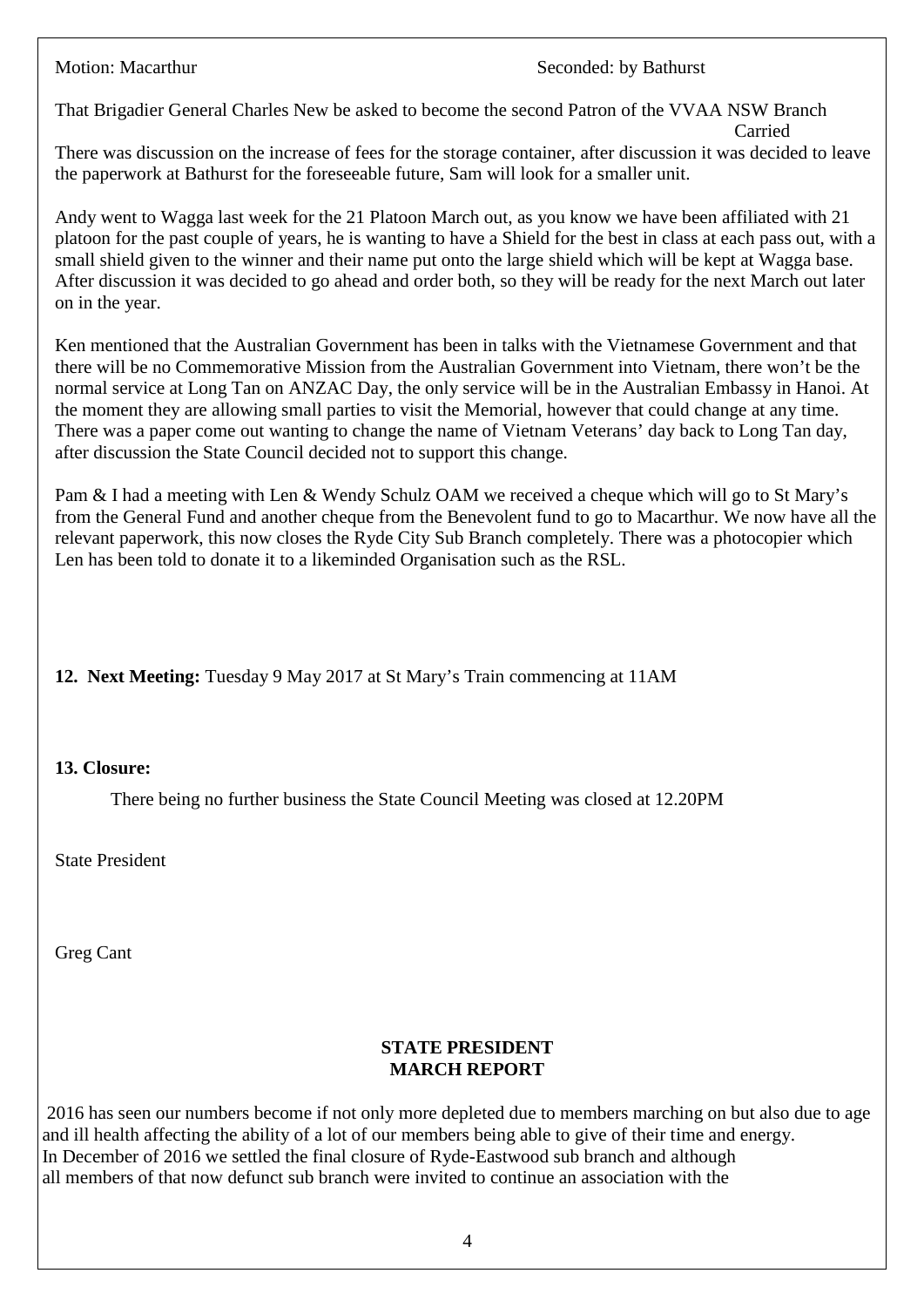Vietnam Veterans Association through the St Marys Sub Branch only a small proportion of the Members have taken up that offer. I do not blame any members for now taking the time to enjoy their sunset years as I have also felt the pinch over the last 12 months or so and have had to take more respite leave than normal. However I must thank those that continue on to do the best we can for not only Members of our association but for the betterment of all veterans and ex-service members of the ADF. The coming year will see some major changes in NSW with the retirement of the Deputy Commissioner of Veteran Affairs Ms Jennifer Collins. Jennifer has put in a number of years and hard miles on behalf of the veteran community and has never been afraid to make the hard decisions that at times are needed to keep the DVA viable and relevant to veterans and their ESO representatives. Coming from a background in mental hospitals she certainly knew what difficulties that "Mental Health" issues meant to the ADF.

The change to the TIP training program to is going to be one of the major issues facing all ESO organisations this year. Without doubt it is going to cost us some pension officers and possible well fare officers, but I am afraid that this is the nature of progress and whether we like it or not progress as they say waits for no one. We as an organisation have always tried to get the "Younger Veteran" involved, however at this point very few of them have shown any inclination. I really don't see this as changing in the near future, all though an examination of numbers I believe would show many more younger veterans are out on "Special Rate" (the equivalent of TPI) at this point (post East Timor, Iraq Afghanistan) against Vietnam Veterans at the same Post Vietnam era. All though we have seen an incredible number and diversity among new ESO's supposedly supporting the younger vets, we still find that our younger vets who are covered under SRCA and MRCA are making their way to the doors of Sub Branches like The St Marys Out Post (now branded as the St Marys Veterans Centre). This centre completed over 500 claims in the last 12 months, the majority of these were under the post VEA period all though of course some were covered by multiple Acts.

Very shortly we will be in the midst of the ANZAC Day commemorations. I would urge all members to join with their comrades in arms at their local RSL Sub Branch to celebrate this occasion. Regardless of your feelings about the shenanigans going on at NSW State Council of the RSL, ANZAC Day is about the diggers not the RSL Councillors.

Greg Cant JP NSW State President of the VVAA Wednesday, 15 March 2017

### **STATE ADVOCATES MARCH REPORT**

Over the past year many of our practitioners have been concerned and involved in the progress of the Advocacy Training and Development Program (ATDP) as it continues to evolve and the influence and authority of the Training Information program (TIP) is replaced.

There have been briefings in regional areas and in Sydney at the Northern beaches, Eastern Suburbs and St Marys from the ATDP regional manager's team and I understand that they are trying to arrange a venue for a further information session in South West Sydney in early April.

Recognition of prior learning assessment continue across Australia and will be available for some time into the future, I believe this is the easiest transition path from TIP to ATDP.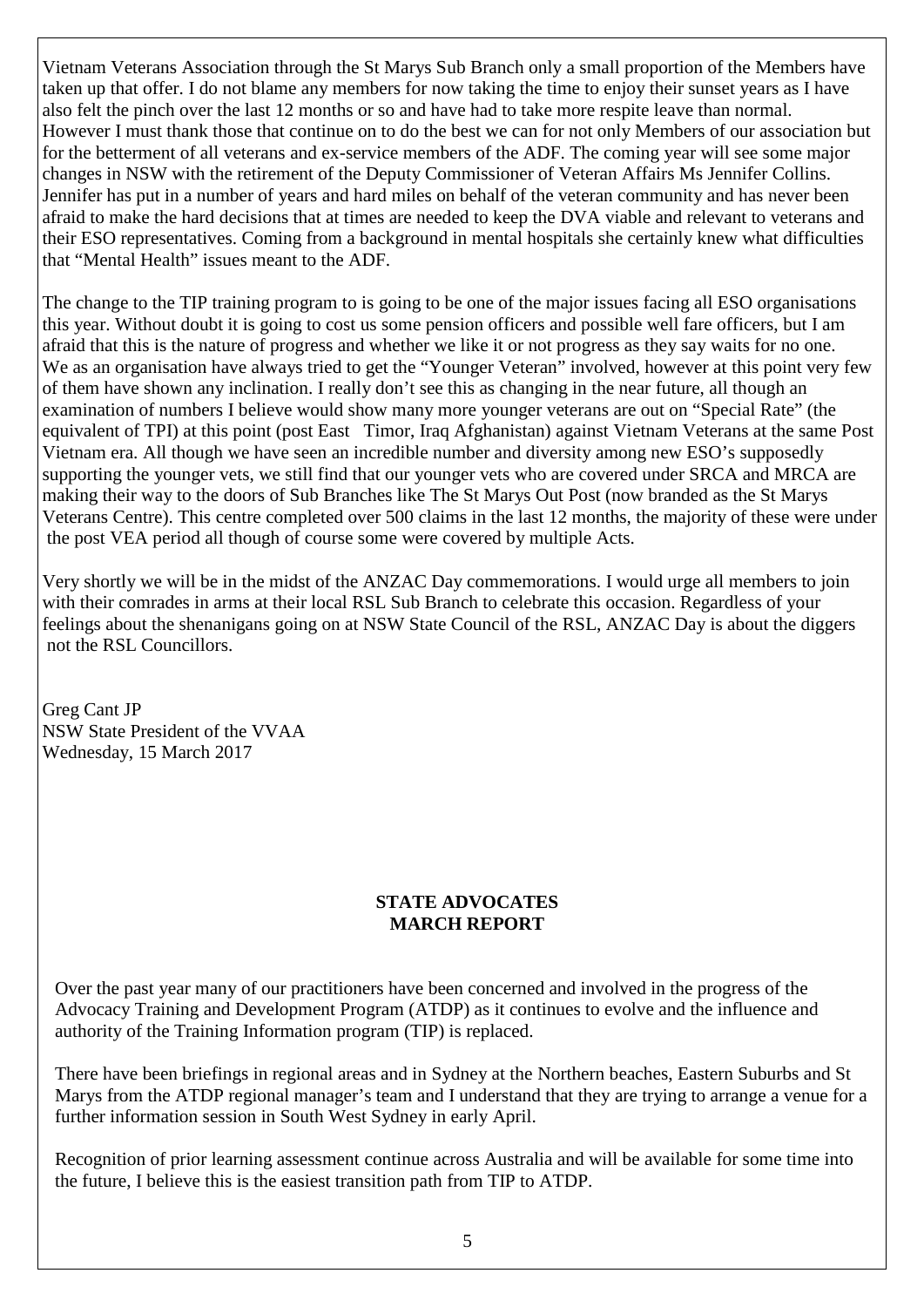There has been a lot of miss information on this over the past year and I believe reading the information distributed by the ATDP team is worth reading before we believe some of the rumours, Any questions can be put to me or directly to the ATDP secretariat.

The Veterans Review Board continues to roll out the Alternative Dispute Resolution process and I for one see this as a positive way to improve the time taken to resolve n appeal.

The Department of Veterans Affairs also continue to work on processes to improve delivery times.

# **Ken Foster**

Ken Foster OAM JP VVAA NSW Advocate 14 March 2017

### **STATE SECRETARY MARCH REPORT**

I had occasion to ring Trevor Lawrence over the past week to be informed that his health has declined to the extent that he has now residing in the Keith Payne VC Nursing home, at the moment he is in hospital as he has broken his leg. Our Event Co-ordinator Carol has had a total Knee replacement, there were a few concerning moments before and after the operation however she is now on the road to recovery. Our Vice President Andy attended the 21 Platoon March out last week, all went off very well, we have a new contact, Lt. Kaiya Chen who seems to be very interested in finding out more about the Vietnam Veterans, Andy is keeping in contact with her and we intend to go down for the next 21 Platoon March out.

Pam Forsdike OAM JP

### **ST MARYS OUTPOST MARCH REPORT**

All in all we had a very good and fruitful 2016 year. Our AGM was held on Sunday the  $26<sup>th</sup>$  February, all committee positions were declared vacant. **Elected unopposed representing no change, were:** President Tony Mullavey Vice President George Perrin Vice President John Foeken Secretary Sam Vecchio Treasurer Ted Fish Assistant Sec. Graham Breckell Assistant Sec. Glenn Jones Assistant Treasurer. George Perrin

### **Pension and Welfare, BEST Activity Report**

Total Claims Submitted= 647 Total Claims Finalised=618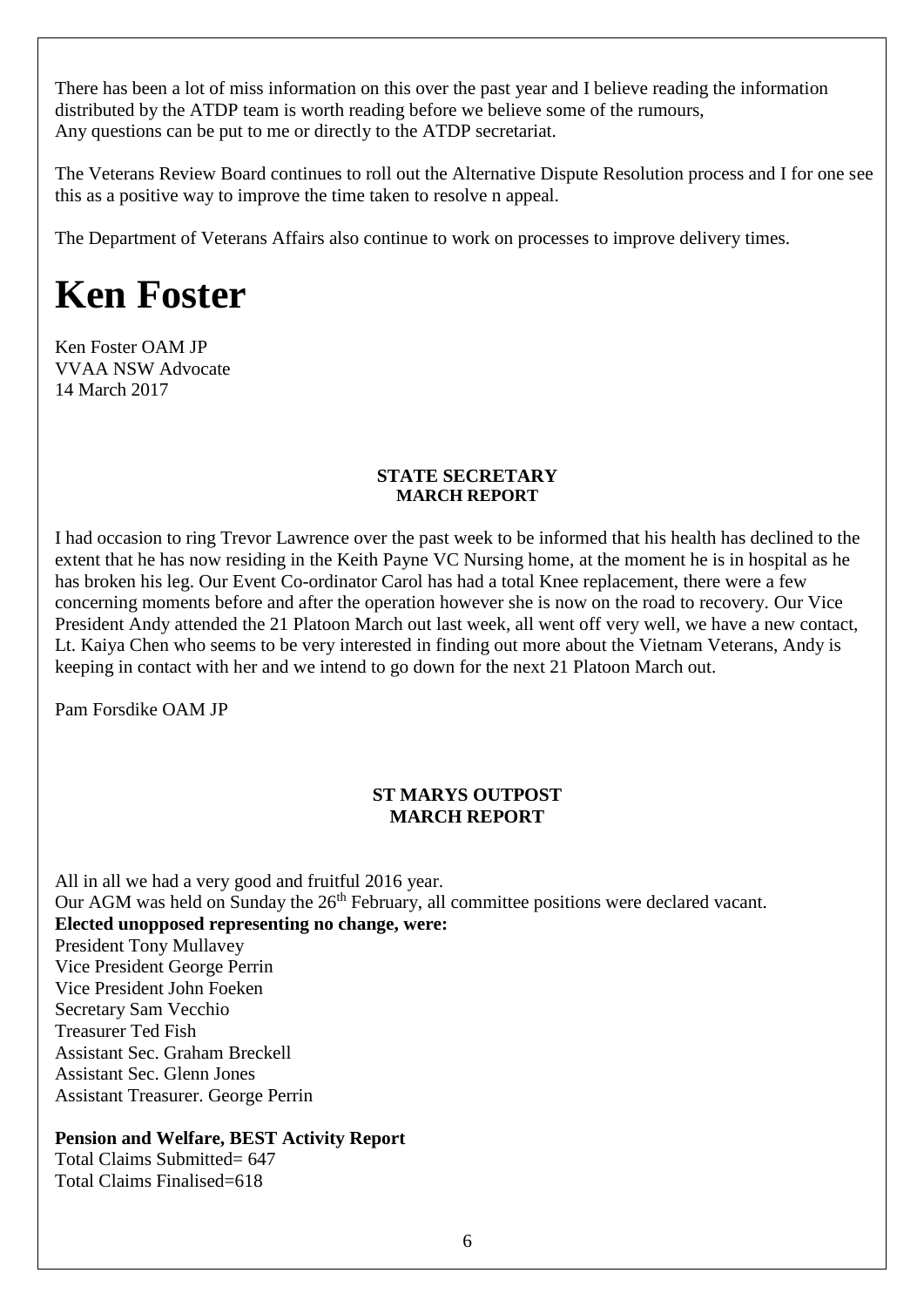Total Interviews Only=2282 Total Welfare Travel= 21,16 klm's Home Visits=336 Hospital Visits=503 Individual Patients Seen=4,707 Funeral attended=41 Outreach Travel=292 klm's Total Hours 2,198

That concludes my report Tony Mullavey President

### **MACARTHUR MARCH REPORT**

January, February 2017 has been a busy time with membership renewals and welfare work, we have 110 financial members at present and 23 of those are Life members. There are still a few members outstanding to pay their membership dues and our secretary and office staff are chasing those members up.

We have secured Bunning's BBQ days at both Campbelltown and The cross roads stores, these BBQ's raise much needed funds to help us continue our welfare work.

Our welfare officers are working on the required changes to welfare and attended an ATDP program recently and they are progressing through the program as required, they keep abreast of what is required and that they update the executive regularly.

Our monthly BBQ at Dredge cottage are well attended and our bi-monthly general meetings which are held at Dredge cottage are well attended. At the February meeting our AGM elections for all positions were held with the following results. President Ray James & (Delegate to State)

Senior Vice President Patrick O'Grady & (Delegate to State) Junior Vice President Ray Kushert Hon. Secretary John Lees & (Delegate to State) Hon. Treasurer Brian Fyfe

The Hon. Secretary will forward a full listing of all positions including management committee to the State Hon. Secretary.

We continue to have our social outings to various locations, these visits prove to be popular with many of our members. We have lost the use of the council bus as has other similar organisations in Macarthur region however we either travel by train and bus or in our own vehicles.